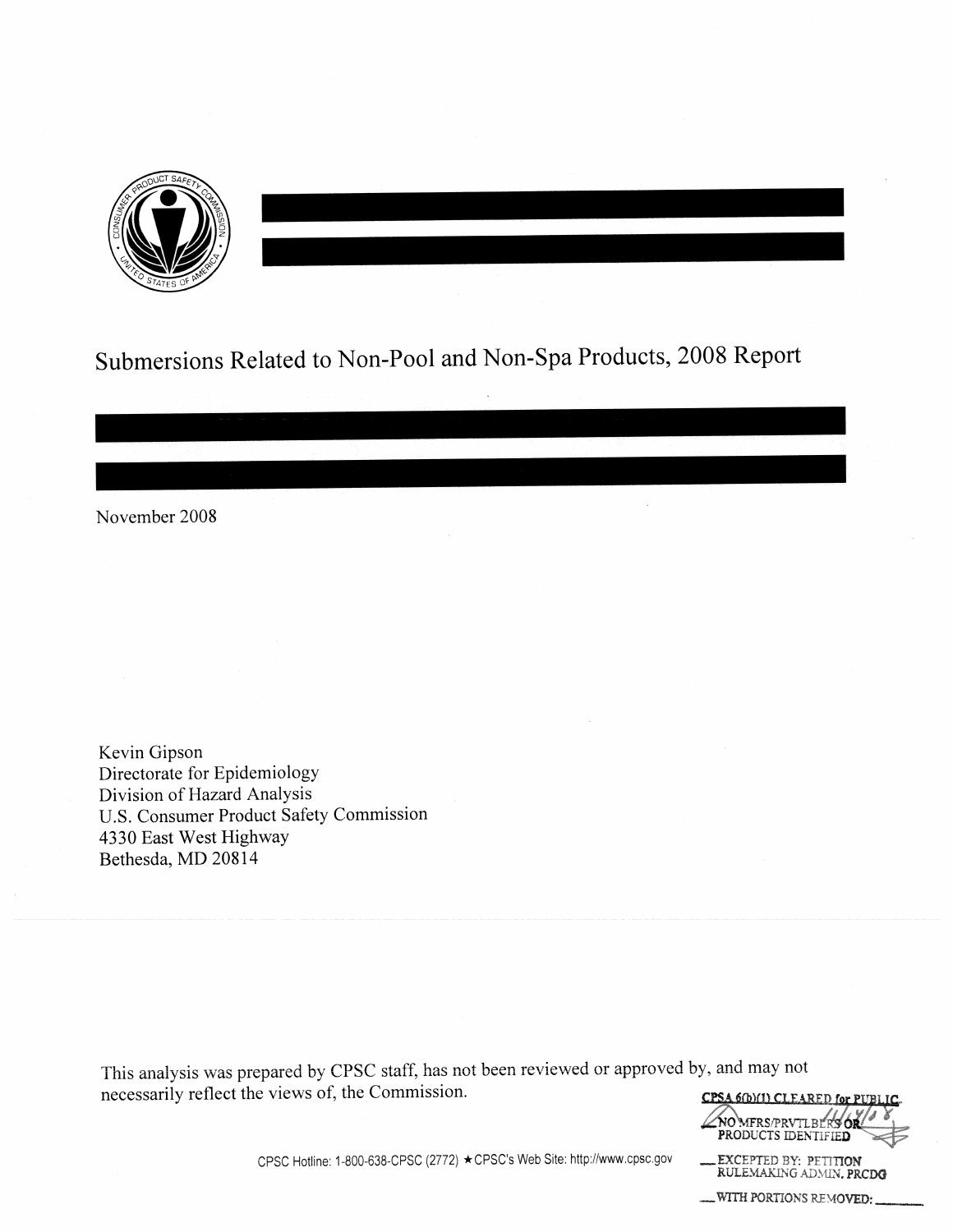### Executive Summary

This report contains information on non-pool and non-spa product related submersion incidents of children younger than five years of age. The reported deaths occurred between 2003-2005 and the non-fatal reported incidents are for 2005-2007, in both cases using the latest available data. Injury and fatality years differ as a result of the lag in reporting fatalities. Unlike the 2007 memorandum<sup>[1](#page-1-0)</sup>, spa related injuries and fatalities are not included in the statistics in this report. Spa related injuries and fatalities are presented in the [2](#page-1-1)008 pool and spa report<sup>2</sup>.

Highlighted findings include:

- There were, on average, 39 non-pool and non-spa product related submersion non-fatal incidents per year for 2005-2007 and 90 non-pool and non-spa product related submersion fatalities per year for 2003-2005 for children younger than five years of age.
- The majority of the reported non-fatal incidents for 2005-2007 and the reported fatalities for 2003-2005 were associated with bathing related products such as bathtubs and baby bath seats.
- 79 percent of the reported non-fatal incidents for 2005-2007 and 82 percent of reported fatalities for 2003-2005 for children younger than five involved children younger than two years of age.
- 91 percent of the reported non-fatal incidents for 2005-2007 and 89 percent of the fatalities for 2003-2005 for children younger than five occurred at a residence.

 1 Submersions related to Non-Pool Products, 2007 Memorandum, August 2007.

<span id="page-1-1"></span><span id="page-1-0"></span> $2^{2}$  Pool and Spa Submersion: Estimated Injuries and Reported Fatalities, 2008 Report, May 2008.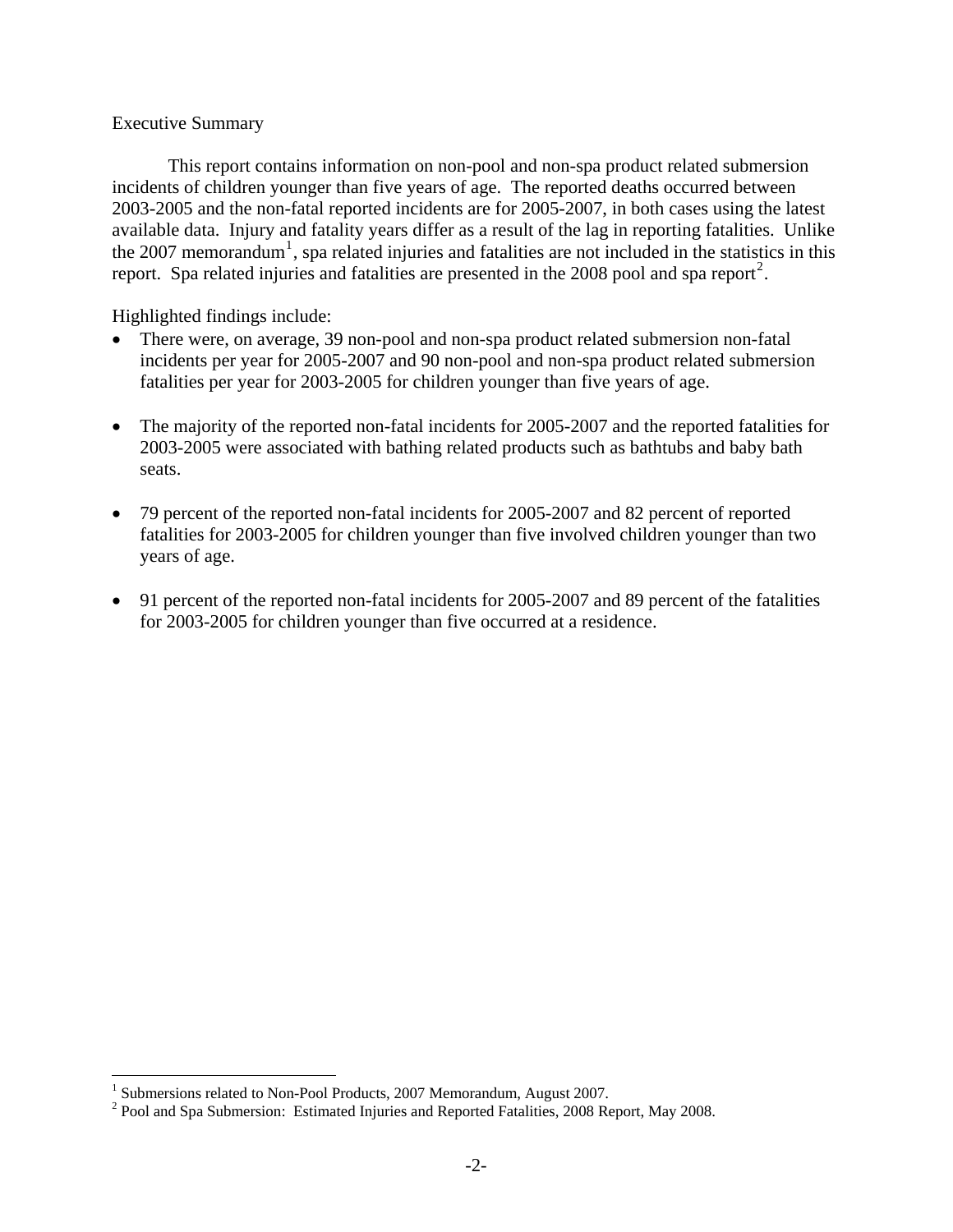#### **Reported Non-fatal Incidents**

For 2005-2007, the CPSC staff has reports of 116 non-fatal non-pool and non-spa product related submersion incidents involving children younger than five years of age<sup>[3](#page-2-0)</sup>. Table 1 shows the total number of reports received by CPSC staff by year and provides a breakdown by injury versus no injury for the reported incidents.

| Non-Fatal Non-Pool & Non-Spa Product Related Submersion Incidents for Children<br>Less than Five Years of Age Reported to CPSC Staff, 2005-2007 |        |           |       |  |
|-------------------------------------------------------------------------------------------------------------------------------------------------|--------|-----------|-------|--|
| Year                                                                                                                                            | Injury | No Injury | Total |  |
| Average                                                                                                                                         |        |           | 39    |  |
| 2007                                                                                                                                            | 32     | g         | 41    |  |
| 2006                                                                                                                                            | 33     | 4         | 37    |  |
| 2005                                                                                                                                            | 33     |           | 38    |  |

Table 1

Source: U. S. Consumer Product Safety Commission: National Electronic Injury Surveillance System (NEISS), IPII (Injury and Potential Injury Incidents), and INDP (In Depth Investigations). IPII and INDP are updated on an on-going basis. Also note that NEISS data is being used in this report to count incidents and not to generate national estimates. There were too few NEISS incidents to generate national injury estimates.

Over the three year period, 53 percent of the reported incidents involved males, 41 percent involved females, and for the remaining 7 percent gender was not reported<sup>[4](#page-2-1)</sup>. The age distribution of children in the reported incidents was as follows: 54 percent of the victims were younger than one year of age, 25 percent were one year or more but less than two years, nine percent were two years old, six percent were three years old, one percent was four years old, and five percent did not report an age.

The majority of the reported incidents (91 percent) occurred at a residence. One percent occurred in public places, and for the remaining nine percent of the incidents a location was not recorded<sup>4</sup>.

<span id="page-2-0"></span><sup>&</sup>lt;sup>3</sup> Non-fatal incidents extracted on June 12, 2008.

<span id="page-2-1"></span><sup>&</sup>lt;sup>4</sup> Percentages do not add up to 100 due to rounding.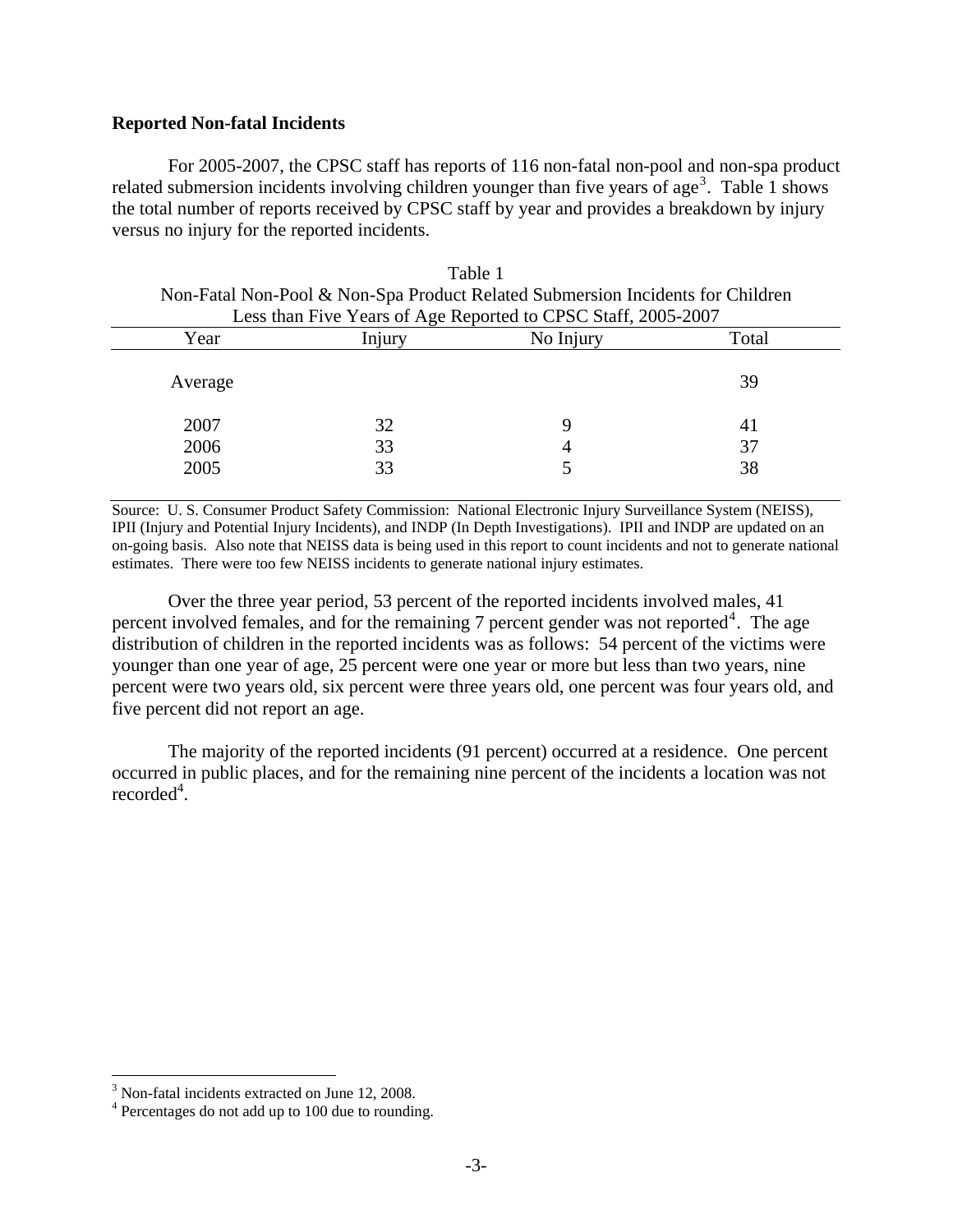### Table 2 Non-Fatal Non-Pool & Non-Spa Product Related Submersion Incidents for Children Less than Five Years of Age Reported to CSPC Staff by Product, 2005-2007<sup>5</sup>

| Product(s)                                                | Percent |
|-----------------------------------------------------------|---------|
| Bathtub only                                              | 61      |
| Bathtub and baby baths/bathinettes or bathtub seats/rings | 16      |
| Buckets/pails/containers                                  |         |
| Baby baths or bathinettes only                            |         |
| Baby bathtub seats or rings only                          |         |
| Decorative yard equipment                                 |         |
| Washing machines                                          |         |
| Sinks and baby baths or bathinettes                       |         |

Table 2 above shows the products associated with the non-pool and non-spa submersion incidents. Notice that bathtubs and bathing related products accounted for 85 percent of the reported incidents to children younger than five years old. The baby baths or bathinettes only and the baby bathtub seats or rings only categories represent these products reported without identifying their use in a bathtub or sink.

<span id="page-3-0"></span> $<sup>5</sup>$  Tabulated percentages do not add up to 100 due to rounding.</sup>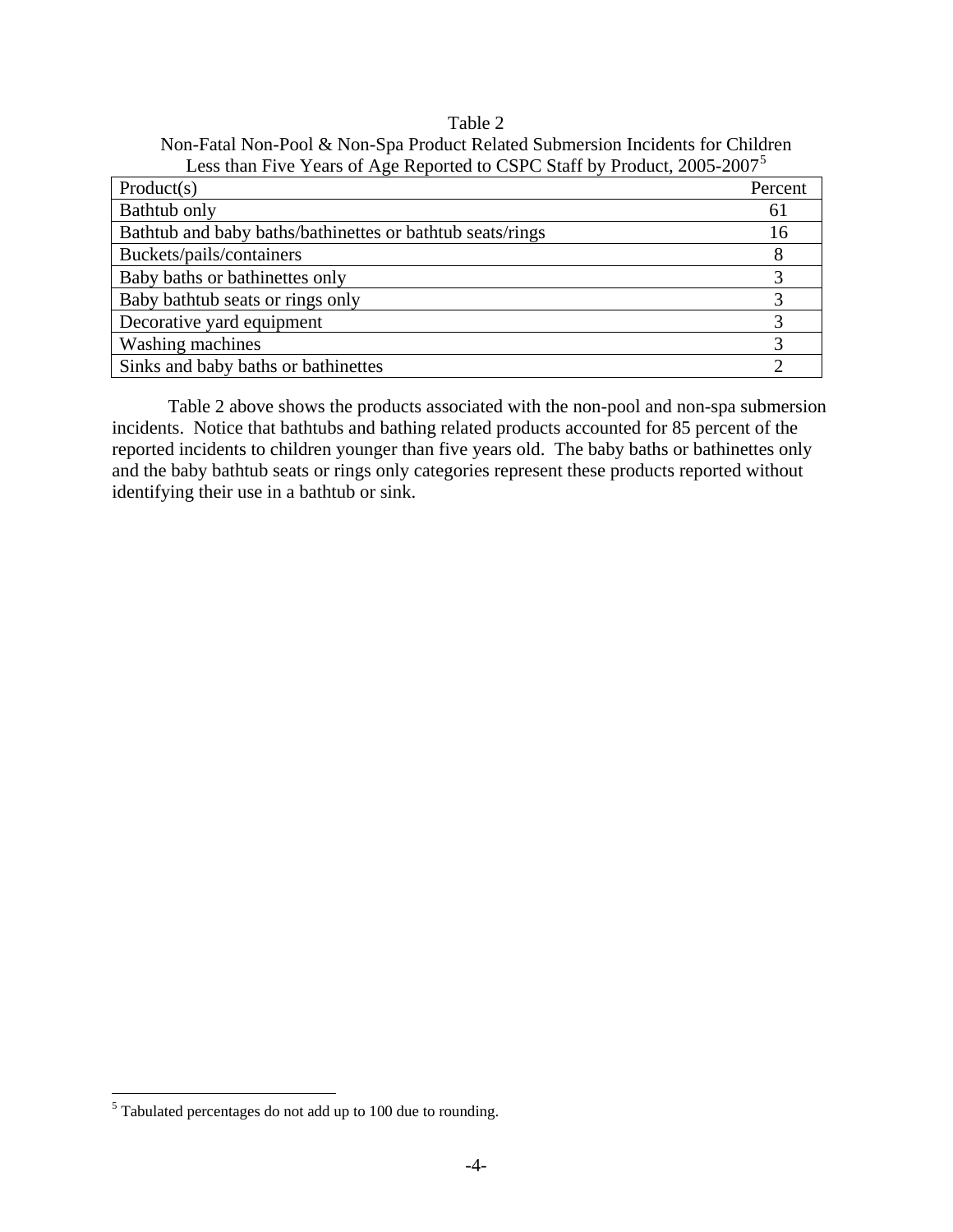#### **Reported Fatalities**

 Table 3 shows the number of non-pool and non-spa product related submersion deaths reported to CPSC staff. As of June 12, 2008, CPSC staff received reports of 270 fatalities of children less than five years of age during  $2003-2005^6$  $2003-2005^6$ .

 $T<sub>11</sub>$ 

| t able 5                                                              |        |  |  |
|-----------------------------------------------------------------------|--------|--|--|
| Non-Pool & Non-Spa Product Related Submersion Fatalities for Children |        |  |  |
| Less than Five Years of Age Reported to CPSC Staff, 2003-2005         |        |  |  |
| Year                                                                  | Deaths |  |  |
|                                                                       |        |  |  |
| Average                                                               | 90     |  |  |
|                                                                       |        |  |  |
| 2005                                                                  | 83     |  |  |
| 2004                                                                  | 101    |  |  |
| 2003                                                                  | 86     |  |  |
|                                                                       |        |  |  |

Source: CPSC databases including NEISS, IPII (Injury and Potential Injury Incidents), DTHS (Deaths) and INDP (In Depth Investigations). Italics denote period for which reporting is incomplete.

Of the reported fatalities of children younger than five years of age during 2003-2005, 56 percent were males, 43 percent were females, and one percent did not have the gender recorded. The age distribution was as follows: 49 percent were less than one year, 33 percent were one year or more but less than two years, 11 percent were two years, three percent were three years, and three percent were four years of age<sup>§</sup>. The pattern for age distribution is similar to that observed with non-fatal incidents. That is, the majority of fatalities involve children less than two years of age.

Figure 1 is a graph of the number of reported fatalities by the age of the victim in months for children younger than two years of age. Notice that the seven to thirteen months age categories are where many of the reports are concentrated.

<span id="page-4-0"></span><sup>&</sup>lt;sup>6</sup> Total reports include 6, 1, and 5 deaths reported in NEISS during 2003, 2004, and 2005 respectively.

<span id="page-4-1"></span><sup>&</sup>lt;sup>7</sup> DTHS and IPII are updated on an ongoing basis.

<span id="page-4-2"></span><sup>&</sup>lt;sup>8</sup> Tabulated percentages do not add up to 100 due to rounding.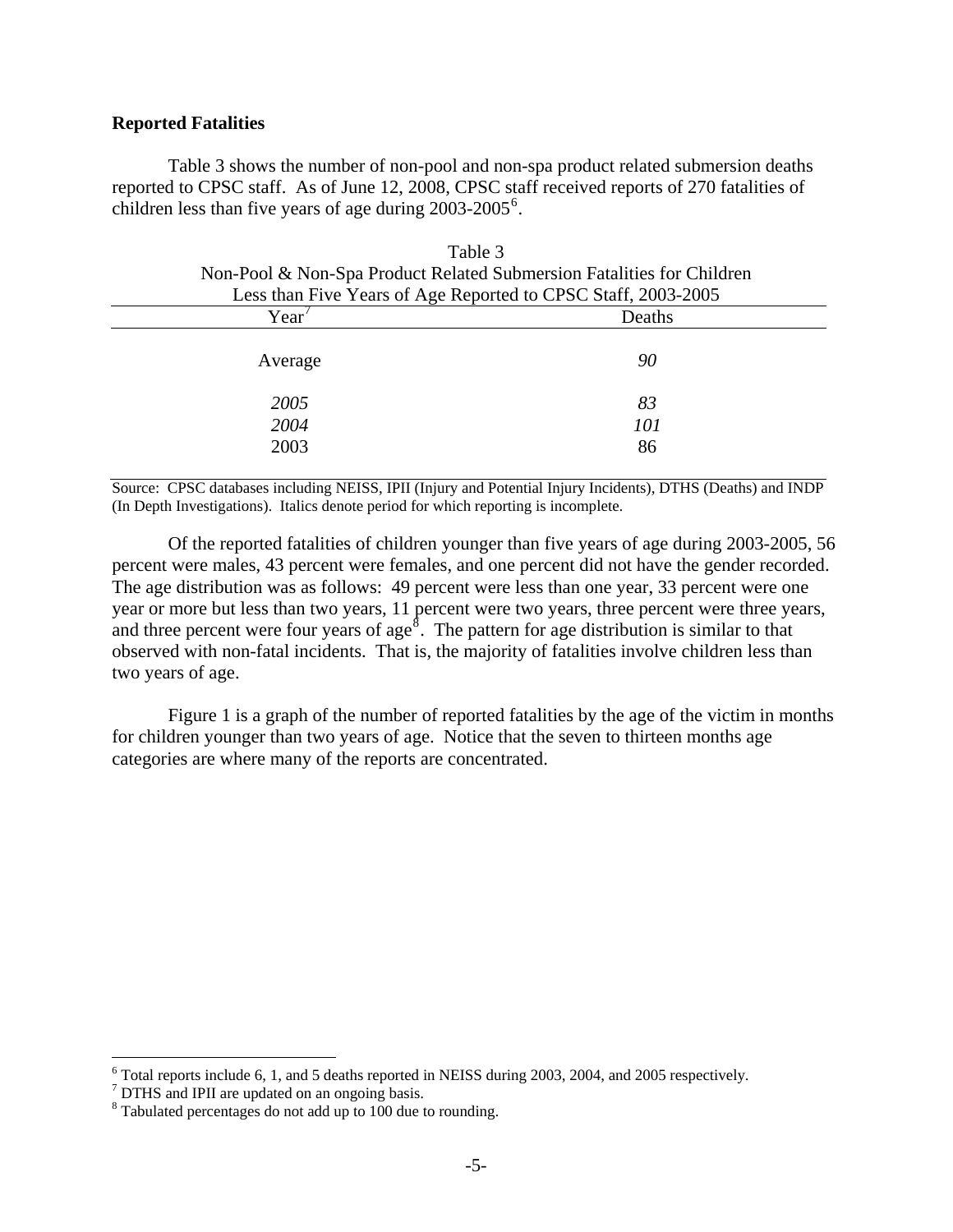Figure  $1<sup>9</sup>$  $1<sup>9</sup>$  $1<sup>9</sup>$ Non-Pool & Non-Spa Product Related Submersion Fatalities for Children Less than Two Years of Age Reported to CPSC Staff, 2003-2005



Source: CPSC databases including NEISS (National Electronic Injury Surveillance System), IPII (Injury and Potential Injury Incidents), DTHS (Deaths) and INDP (In Depth Investigations).

Based on examination of fatality reports it was determined that, like non-fatal incidents, most of the deaths (89 percent) occurred at a residence. Two percent occurred at public places, and the remaining nine percent of the deaths did not record a location.

Bathtubs and bathing related products were associated with 207 of the 270 reported deaths (77 percent) of children younger than five years of age for non-pool and non-spa submersions in the period 2003-2005. Sixty-two percent of the deaths involved a bathtub only while 15 percent involved a bathtub and another bathing aid such as a bathinette or a bath seat. This is followed by buckets, pails and containers which were involved in 30 submersion related deaths (11 percent). Fifteen deaths (6 percent) involved decorative yard equipment. This includes products such as decorative ponds and fountains. Table 4 summarizes the results for the products involved in the submersion deaths.

<span id="page-5-0"></span> $9^9$  CPSC databases code 1 to 23 months. After 23 months ages are coded in years. A child reported as a 1 year old is coded in the data as a 12 month old.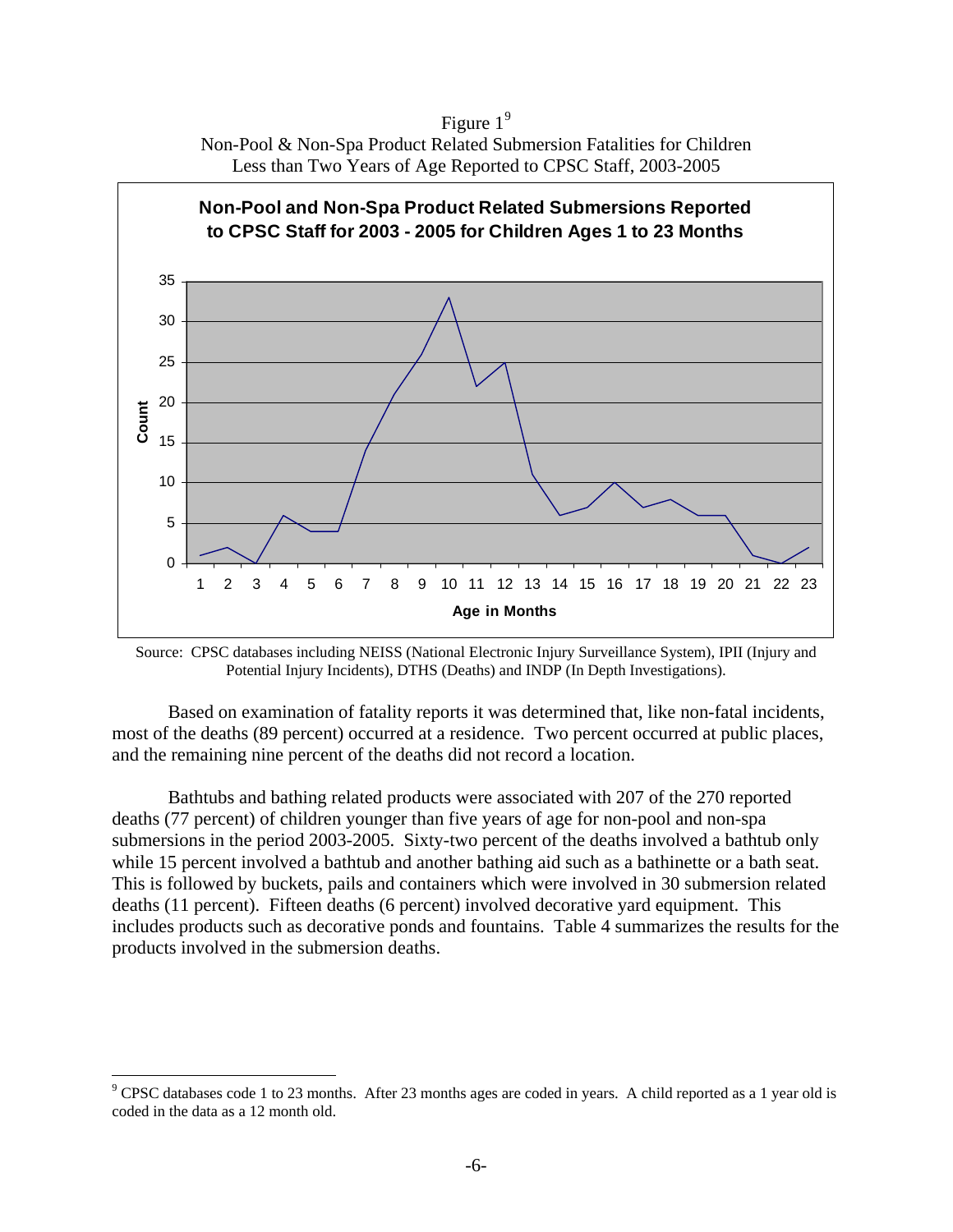# Table 4 Non-Pool & Non-Spa Product Related to Submersion Deaths for Children Less than Five Years of Age Reported to CPSC Staff by Product, 2003-2005<sup>[10](#page-6-0)</sup>

|                                                           | Percent  |
|-----------------------------------------------------------|----------|
| Product(s)                                                | in       |
|                                                           | Category |
| Bathtub only                                              | 62       |
| Bathtub and baby baths/bathinettes or bathtub seats/rings | 15       |
| Buckets/pails/containers                                  |          |
| Decorative yard equipment                                 |          |
| Other products                                            |          |
| Unknown                                                   |          |

Analyzing the narratives of records involving bathtubs and bathing related products for reported deaths during 2003-2005 allows common scenarios to be classified:

- There was a lapse of supervision for a child in a bathtub in 137 deaths (51 percent). Many of these incidents involved caregivers temporarily leaving the room for an activity such as answering the phone or to retrieve an item.
- In six deaths (2 percent), the children managed to get into the bathtub on their own. Some of these cases involved a child finding their way into a bathtub that had standing water in it while others managed to turn the water on themselves.
- In three deaths (1 percent), there was another child involved in the victim getting into the bathtub or turning on the water. There were cases where an older child put a younger child in the bathtub.
- In two deaths (1 percent), the child was being supervised by an older child. In these cases, an older sibling was left to watch a younger sibling.
- For 60 deaths (22 percent), the submersion occurred in a bathtub with little or no further information.

The remaining 62 non-pool and non-spa submersion fatalities (23 percent) for 2003-2005 were classified as well by common scenarios. In 25 deaths (9 percent), the child was found in other products outside the home such as decorative yard equipment or buckets containing liquid. The child was found in other products inside the home in 12 deaths (4 percent) such as toilets and containers. The child was found in a bucket/container or trash basket that was being used for cleaning for 11 deaths (4 percent). Many of these cases involved some type of cleaning solution in the container. A child was found in other products with few details concerning the exact scenario for the remaining 14 deaths  $(5 \text{ percent})^{10}$ .

<span id="page-6-0"></span> $10$  Tabulated percentages do not add up to 100 percent due to rounding.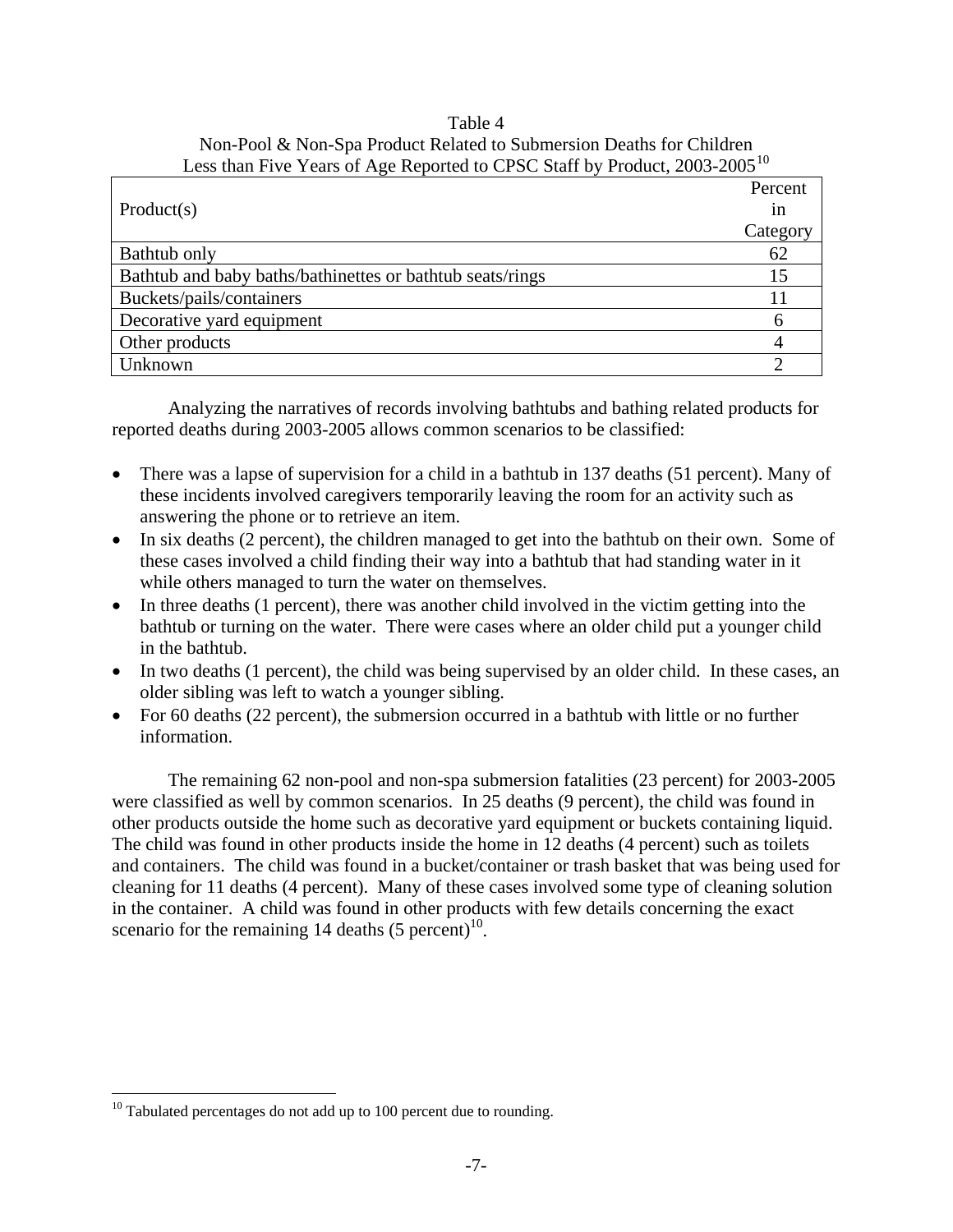# Appendix Methodology for Submersions Related to Non-Pool and Non-Spa Products

In previous memoranda, the term drowning was used to refer to the hazard (incident). This year, the term submersion is used to more accurately reflect the event that occurred. Drowning is defined as suffocation and death resulting from filling of the lungs with water or other substances or fluid, so that gas exchange becomes impossible. A near drowning is survival for any length of time after submersion in water and temporary suffocation. Submersion is defined as the act of placing or the condition of being under the surface of a liquid<sup>[11](#page-7-0)</sup>. For this reason and since a considerable number children are injured or do not die immediately, the term submersion better encompasses the various events that have occurred.

All numbers in this report are rounded to the nearest integer.

 Data were extracted on June 12, 2008 from NEISS, IPII, DTHS and INDP for submersion deaths involving children younger than five years of age or unknown age<sup>[12](#page-7-1)</sup> for the years 2003 to 2007. Table 5 gives the product codes of interest in the data extraction based on products found in last year's data extraction for non-pool submersions.

| Product Codes of interest for Potential Submersion |                |                                                |  |
|----------------------------------------------------|----------------|------------------------------------------------|--|
| Product Code                                       | Category       | Description                                    |  |
| 611                                                | <b>Bathing</b> | <b>Bathtubs or showers</b>                     |  |
| 648                                                | <b>Bathing</b> | <b>Sinks</b>                                   |  |
| 1544                                               | <b>Bathing</b> | Baby baths or bathinettes                      |  |
| 1557                                               | <b>Bathing</b> | Baby bathtub seats or rings                    |  |
| 4030                                               | <b>Bathing</b> | Bathtub or shower enclosures, not specified    |  |
| 413                                                | Container      | Waste containers, trash baskets or refuse bins |  |
| 1123                                               | Container      | Plastic containers                             |  |
| 1141                                               | Container      | Containers, not specified                      |  |
| 1143                                               | Container      | Buckets or pails                               |  |
| 1413                                               | Container      | Greenhouse or gardening supplies               |  |
| 1715                                               | Container      | Pet supplies                                   |  |
| 140                                                | Other          | Washing machines, other or not specified       |  |
| 276                                                | Other          | Refrigerators                                  |  |
| 649                                                | Other          | Toilets                                        |  |
| 1417                                               | Other          | Decorative yard equipment                      |  |
| 1548                                               | Other          | Baby carriers, not specified                   |  |
| 1549                                               | Other          | Other baby carriers                            |  |
| 1597                                               | Other          | Non-poisoning death of victim under age 5      |  |
| 1818                                               | Other          | Cisterns, cesspools or septic tanks            |  |

Table 5 Product Codes of Interest for Potential Submersion

 $\overline{a}$ 

<span id="page-7-0"></span><sup>&</sup>lt;sup>11</sup> *Dorland's Illustrated Medical Dictionary*,  $30<sup>th</sup>$  Edition, Saunders, 2003.<br><sup>12</sup> Cases where an age was not given but the narrative used terms such as "toddler", "infant", "baby", or

<span id="page-7-1"></span><sup>&</sup>quot;preschooler" that indicated a young child were included.